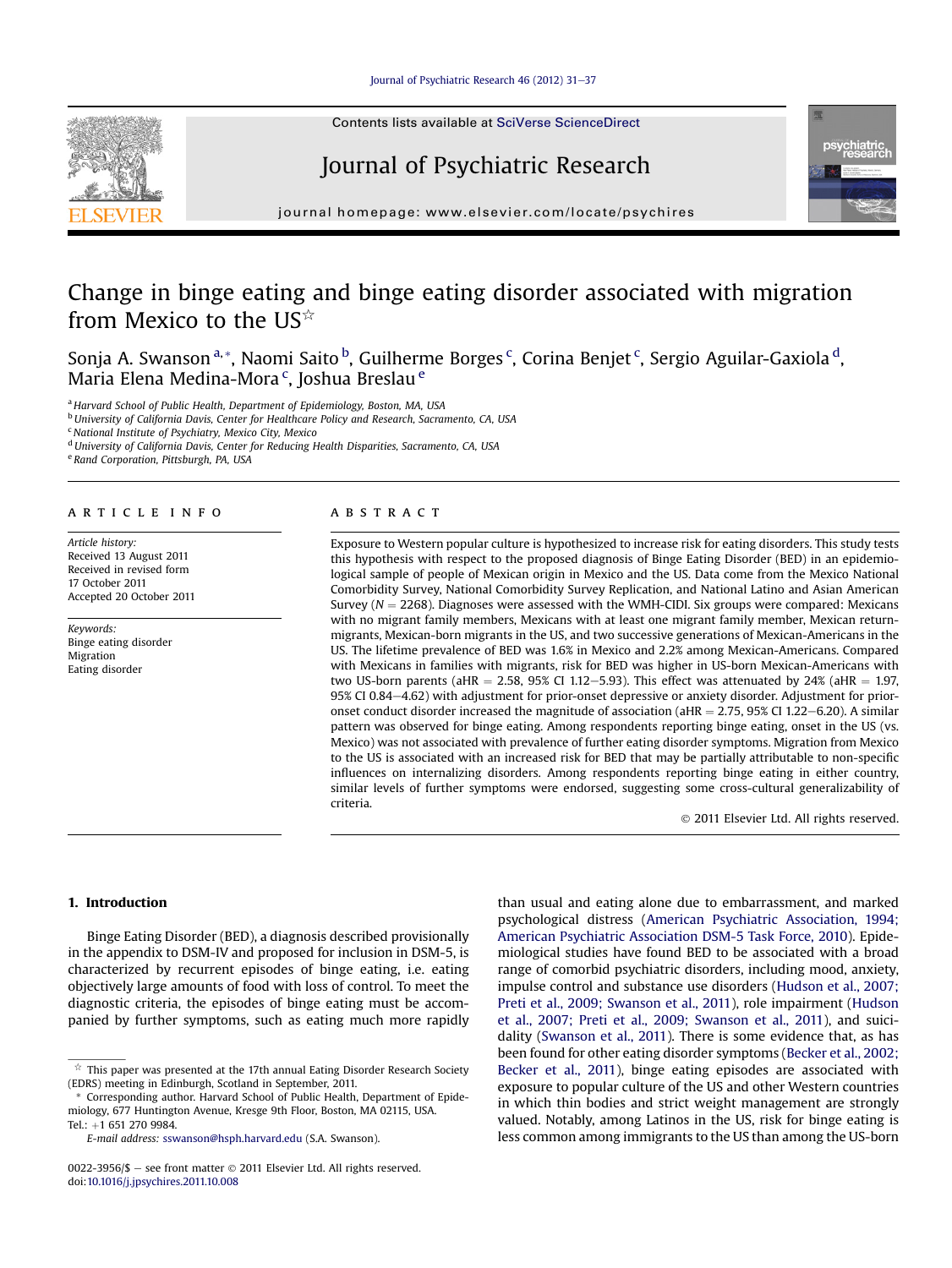(Alegria et al., 2007). This is of particular concern since there is also evidence that the prevalence of binge eating is higher among Latinos than among Non-Hispanic Whites (Marques et al., 2010). To date, however, binge eating and BED have not been examined in cross-national studies that would provide a clearer test of their hypothesized association with exposure to particular cultural influences.

This study examines the association of binge eating and BED with migration between Mexico and the US in a unique transnational general population sample. We test the hypothesis that exposure to the US is associated with higher risk by comparing successive generations of Mexican-Americans in the US with the migrant source population in Mexico. In addition, we address two further issues. First, we examine whether the association between migration and risk for binge eating or BED is attributable to prior onset psychiatric disorders. Previous research has found a strong association between migration to Western countries and increased risk for a broad range of psychiatric disorders, including many types of internalizing and externalizing disorders (Alegría et al., 2008; Breslau et al., 2009; Cantor-Graae and Selten, 2005; Fearon and Morgan, 2006); further research supports strong associations between BED and comorbid mood/anxiety and impulse control disorders (Hudson et al., 2007; Preti et al., 2009; Swanson et al., 2011; Wonderlich et al., 2009). This is an important hypothesis to test because the influence of migration on BED might result from generalized effects on psychopathology rather than factors hypothesized to have specific effects on disordered eating. The environment brings exposure to many factors beyond just eating habits and body image ideals, and it has not been previously explored whether an association between eating disorders and exposure to Western culture is best accounted for by such specific factors or some general set of factors associated with psychopathology broadly. Second, we examine whether migration is associated with differences in cognitive and behavioral symptoms of BED and other eating disorders among people who report binge eating. Such differences might indicate cultural variation in psychiatric implications of binge eating that should be taken into account in the design of the DSM-5 criteria. The pertinence of specific symptoms among people with episodes of binge eating has not been previously examined in cross-cultural epidemiological data.

#### 2. Materials and methods

#### 2.1. Sample

Data come from surveys conducted in Mexico and the US using the same face-to-face interview, the World Mental Health version of the Composite International Diagnostic Instrument (WMH-CIDI; Kessler an Ustun, 2004). The Mexican National Comorbidity Survey (MNCS; Medina-Mora et al., 2005), is based on a stratified, multistage area probability sample of household residents in Mexico aged  $18-65$  years, who lived in communities of at least  $2500$ people. 5782 respondents were interviewed between September 2001 and May 2002. The response rate was 76.6%. Data on the Mexican-origin population in the US come from two component surveys of the Collaborative Psychiatric Epidemiology Surveys (CPES; Heeringa et al., 2004), the National Comorbidity Survey Replication (NCSR; Kessler and Merikangas, 2004) and the National Latino and Asian American Survey (NLAAS; Alegria et al., 2004). The NCSR is based on a stratified multistage area probability sample of the English-speaking household population of the continental United States (Kessler et al., 2004). The NLAAS is based on the same sampling frame as the NCSR, supplemented to increase representation of target ethnic groups, including monolingual Spanish speakers (Alegria et al., 2004). The NCSR was conducted from 2001 through 2003 and had a 70.9% response rate; the NLAAS was conducted from 2002 through 2003 and had a 75.5% response rate for the Latino sample. In the CPES, 1442 respondents are of Mexican origin. The Spanish diagnostic modules of the WMH-CIDI, used in both the MNCS and NLAAS, were developed following WHO instrument translation guidelines. These procedures involve extensive translation and back translation of the instruments as well as a field-testing period prior to the start of data collection (Harkness et al., 2008).

For the NCSR and MNCS, some disorders were only assessed in a second-stage subsample; eating disorders were assessed in a 50% random subsample of this Part 2 sample. Eating disorders were assessed in the full sample for the NLAAS. Combining the surveys resulted in a cross-national sample of 2268 respondents, 1234 in Mexico and 1034 in the US.

Study procedures were approved by the Institutional Review Boards of Harvard Medical School, the University of Michigan, and the National Institute of Psychiatry Ramon de la Fuente.

#### 2.2. Definition of migrant groups

Respondents in the MNCS were asked whether they had ever migrated to the United States and whether they had a member of their immediate family living in the US. Respondents to the CPES were asked their country of birth and whether their parents were born in the US. CPES respondents born outside of the US were asked the age at which they first arrived in the US. The sample was divided into six groups representing populations across the range of exposure to the US. The six groups are: (1) Mexicans with no migrant in their immediate family; (2) Mexicans with a migrant in their immediate family; (3) Return migrants (Mexicans with a history of migration to the US); (4) Mexican-born immigrants in the US; (5) US-born Mexican-Americans with at least one foreignborn parent; and (6) US-born Mexican-Americans with two USborn parents.

#### 2.3. Assessment of binge eating and BED

The lifetime occurrence of binge eating was assessed by the following question: "The next question is about 'eating binges' where a person eats a large amount of food during a short time like two hours. By 'a large amount' I mean eating so much food that it would be like eating two or more entire meals in one sitting, or eating so much of one particular food  $-$  like candy or ice cream  $$ that it would make most people feel sick. With that definition in mind, did you ever have a time in your life when you went on eating binges at least twice a week for several months or longer?" Respondents who endorsed binge eating were asked the age they first experienced these episodes.

The WMH-CIDI assesses three eating disorders: DSM-IV anorexia and bulimia nervosa (AN; BN), and the proposed BED definition in the DSM-IV appendix. Hierarchy rules were enforced, in that a BED diagnosis was only given when it clearly occurred during a time that neither AN nor BN were present. Binge eating was evaluated without hierarchy enforcement.

Associated symptoms were evaluated in the subsample of respondents who endorsed the above binge eating question. These include the five binge-associated criterion symptoms proposed for DSM-5 (eating more rapidly than normal; eating until uncomfortably full; eating large amounts when not feeling physically hungry; eating alone because of embarrassment; feeling disgusted with oneself, depressed, or guilty afterward), two questions assessing shape or weight concerns, and six types of weight-control behaviors (purging [self-induced vomiting, use of diuretics or related